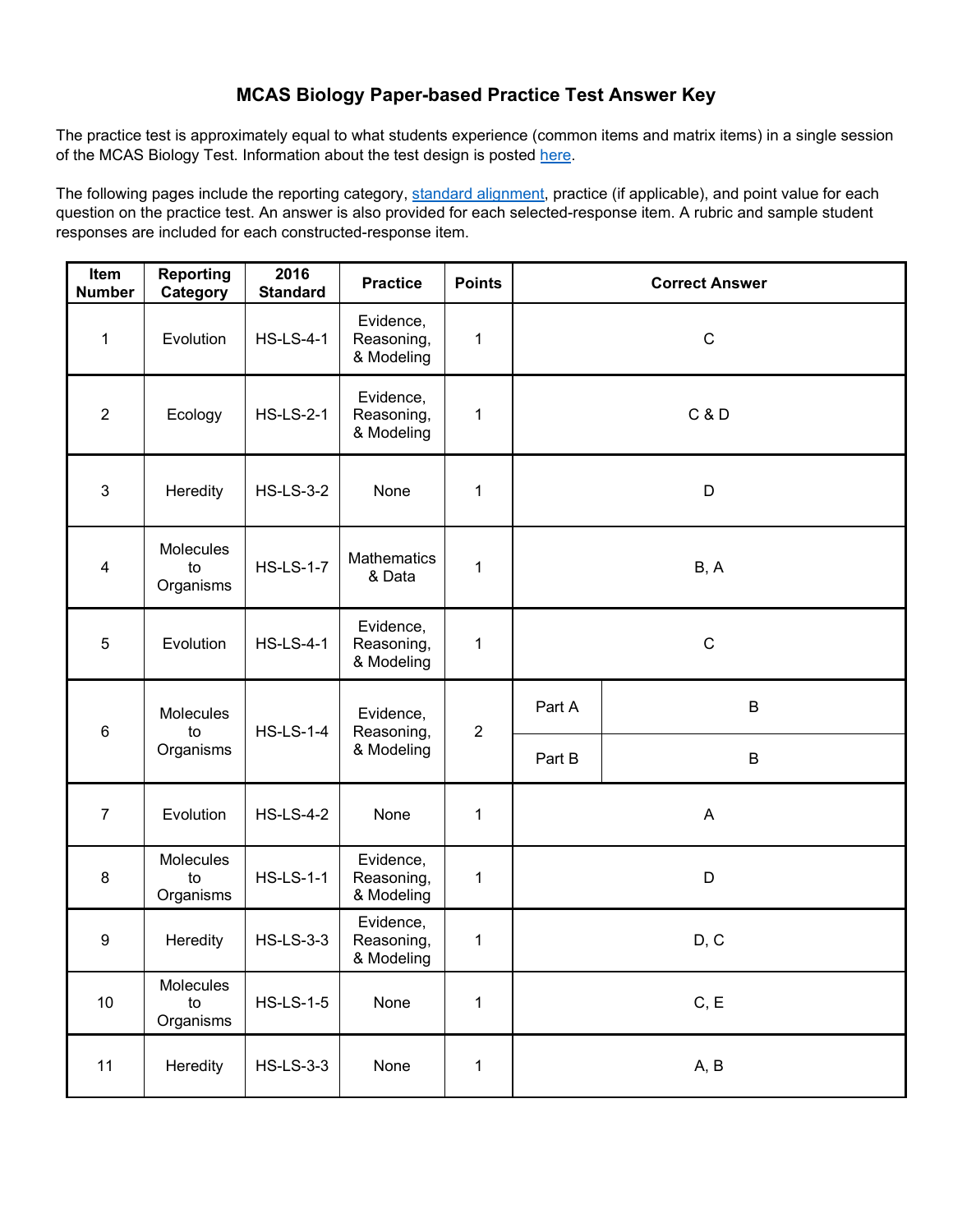| Item<br><b>Number</b> | 2016<br><b>Reporting</b><br><b>Standard</b><br>Category |              | <b>Practice</b>                       | <b>Points</b> | <b>Correct Answer</b> |   |  |
|-----------------------|---------------------------------------------------------|--------------|---------------------------------------|---------------|-----------------------|---|--|
| 12                    | Ecology                                                 | $HS$ -LS-2-5 | Evidence,<br>Reasoning,<br>& Modeling | 2             | Part A                | C |  |
|                       |                                                         |              |                                       |               | Part B                | D |  |
| 13                    | <b>Molecules</b><br>to<br>Organisms                     | $HS$ -LS-1-4 | Evidence,<br>Reasoning,<br>& Modeling |               |                       | D |  |

|                              | <b>Module:</b> Students read about a scientific scenario or phenomenon and then answered three 1-point<br>questions, one 2-point question, and one constructed response question worth 3 points. |                         |                                       |                |                                                                                   |   |  |  |
|------------------------------|--------------------------------------------------------------------------------------------------------------------------------------------------------------------------------------------------|-------------------------|---------------------------------------|----------------|-----------------------------------------------------------------------------------|---|--|--|
| <b>Item</b><br><b>Number</b> | <b>Reporting</b><br>Category                                                                                                                                                                     | 2016<br><b>Standard</b> | <b>Practice</b>                       | <b>Points</b>  | <b>Correct Answer</b>                                                             |   |  |  |
| 14                           | Ecology                                                                                                                                                                                          | $HS$ -LS-2-1            | None                                  | 1              | D                                                                                 |   |  |  |
| 15                           | Evolution                                                                                                                                                                                        | $HS$ -LS-4-2            | None                                  | 1              | D                                                                                 |   |  |  |
| 16                           | Heredity                                                                                                                                                                                         | $HS$ -LS-3-4            | Evidence,<br>Reasoning,<br>& Modeling | 1              | A, D, & E                                                                         |   |  |  |
| 17                           | Ecology                                                                                                                                                                                          | <b>HS-LS-2-1</b>        | <b>Mathematics</b><br>& Data          | $\overline{2}$ | Part A                                                                            | A |  |  |
|                              |                                                                                                                                                                                                  |                         |                                       |                | Part B                                                                            | D |  |  |
| 18                           | Ecology                                                                                                                                                                                          | $HS$ -LS-2-6            | None                                  | 3              | See scoring guide and sample student responses<br>below.<br>(Maximum of 3 points) |   |  |  |

| Item<br><b>Number</b> | <b>Reporting</b><br>Category | 2016<br><b>Standard</b> | <b>Practice</b>                       | <b>Points</b> | <b>Correct Answer</b> |
|-----------------------|------------------------------|-------------------------|---------------------------------------|---------------|-----------------------|
| 19                    | Heredity                     | <b>HS-LS-3-4</b>        | <b>Mathematics</b><br>& Data          | 1             | A                     |
| 20                    | Ecology                      | <b>HS-LS-2-1</b>        | <b>Mathematics</b><br>& Data          | 1             | D                     |
| 21                    | Evolution                    | <b>HS-LS-4-2</b>        | Evidence,<br>Reasoning,<br>& Modeling | 1             | C                     |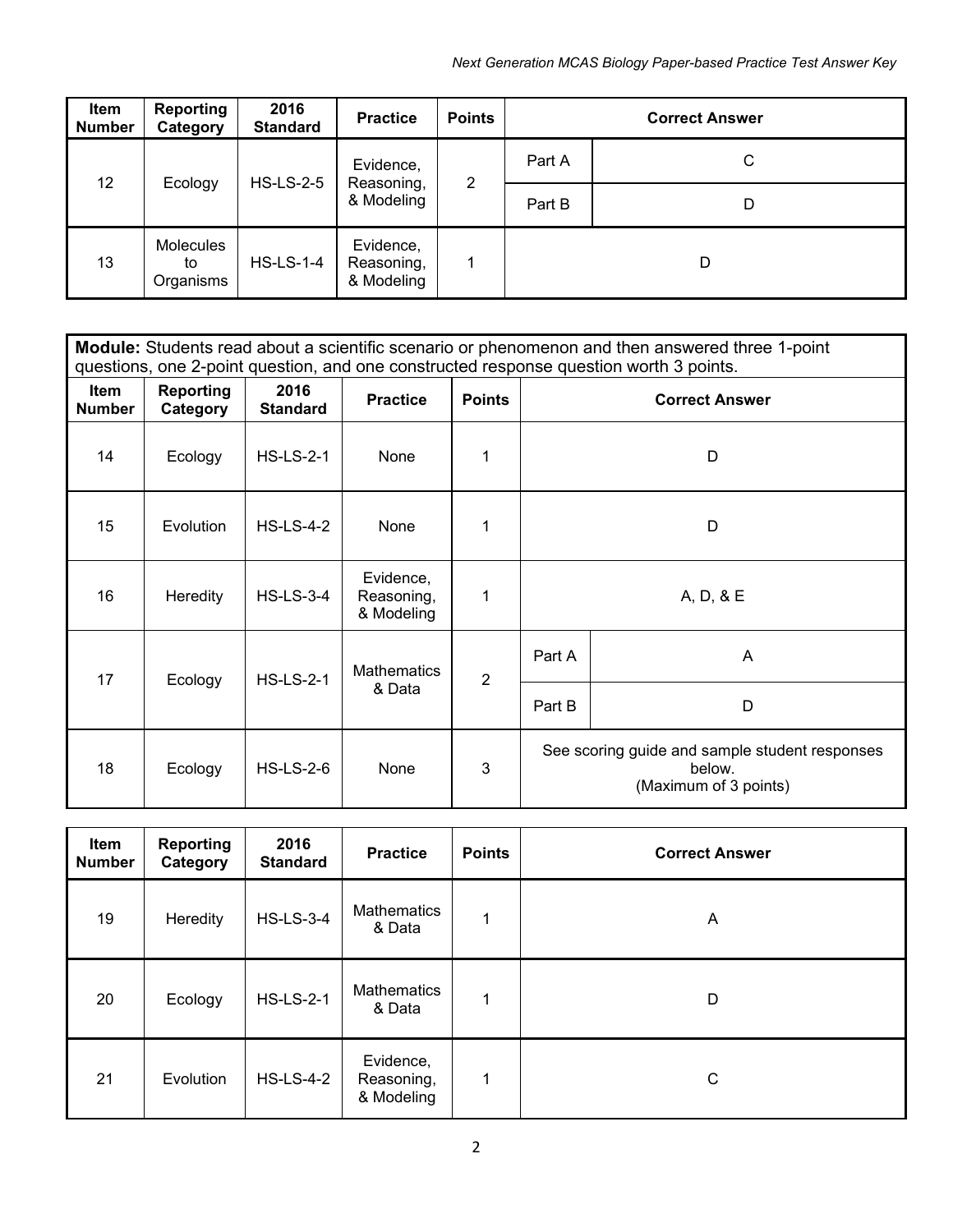| Item<br><b>Number</b> | <b>Reporting</b><br>Category                                                             | 2016<br><b>Standard</b> | <b>Practice</b>                                                                   | <b>Points</b>  |              | <b>Correct Answer</b>                                                             |
|-----------------------|------------------------------------------------------------------------------------------|-------------------------|-----------------------------------------------------------------------------------|----------------|--------------|-----------------------------------------------------------------------------------|
| 22                    |                                                                                          | <b>HS-LS-2-4</b>        | Evidence,                                                                         | $\overline{2}$ | Part A       | B                                                                                 |
|                       | Ecology                                                                                  |                         | Reasoning,<br>& Modeling                                                          |                | Part B       | A                                                                                 |
|                       | <b>Molecules</b>                                                                         | <b>HS-LS-1-1</b>        | Evidence,<br>Reasoning,<br>& Modeling                                             | $\overline{2}$ | Part A       | D                                                                                 |
| 23                    | to<br>Organisms                                                                          |                         |                                                                                   |                | Part B       | $\mathsf{C}$                                                                      |
| 24                    | Molecules<br>to<br>Organisms                                                             | <b>HS-LS-1-2</b>        | Evidence,<br>Reasoning,<br>& Modeling                                             | 1              | $\mathsf{C}$ |                                                                                   |
| 25                    | Evolution                                                                                | <b>HS-LS-4-1</b>        | None                                                                              | $\mathbf{1}$   |              | D                                                                                 |
| 26                    | Heredity                                                                                 | <b>HS-LS-1-1</b>        | Evidence,<br>Reasoning,<br>& Modeling                                             | $\mathbf{1}$   |              | D, E                                                                              |
| 27                    | Molecules<br>to<br>Organisms                                                             | <b>HS-LS-1-2</b>        | None                                                                              | 1              |              | A, E                                                                              |
| 28                    | Evidence,<br><b>HS-LS-4-2</b><br>Evolution<br>Reasoning,<br>$\overline{4}$<br>& Modeling |                         | See scoring guide and sample student responses<br>below.<br>(Maximum of 4 points) |                |              |                                                                                   |
| 29                    | Heredity                                                                                 | <b>HS-LS-3-3</b>        | <b>Mathematics</b><br>& Data                                                      | $\overline{4}$ |              | See scoring guide and sample student responses<br>below.<br>(Maximum of 4 points) |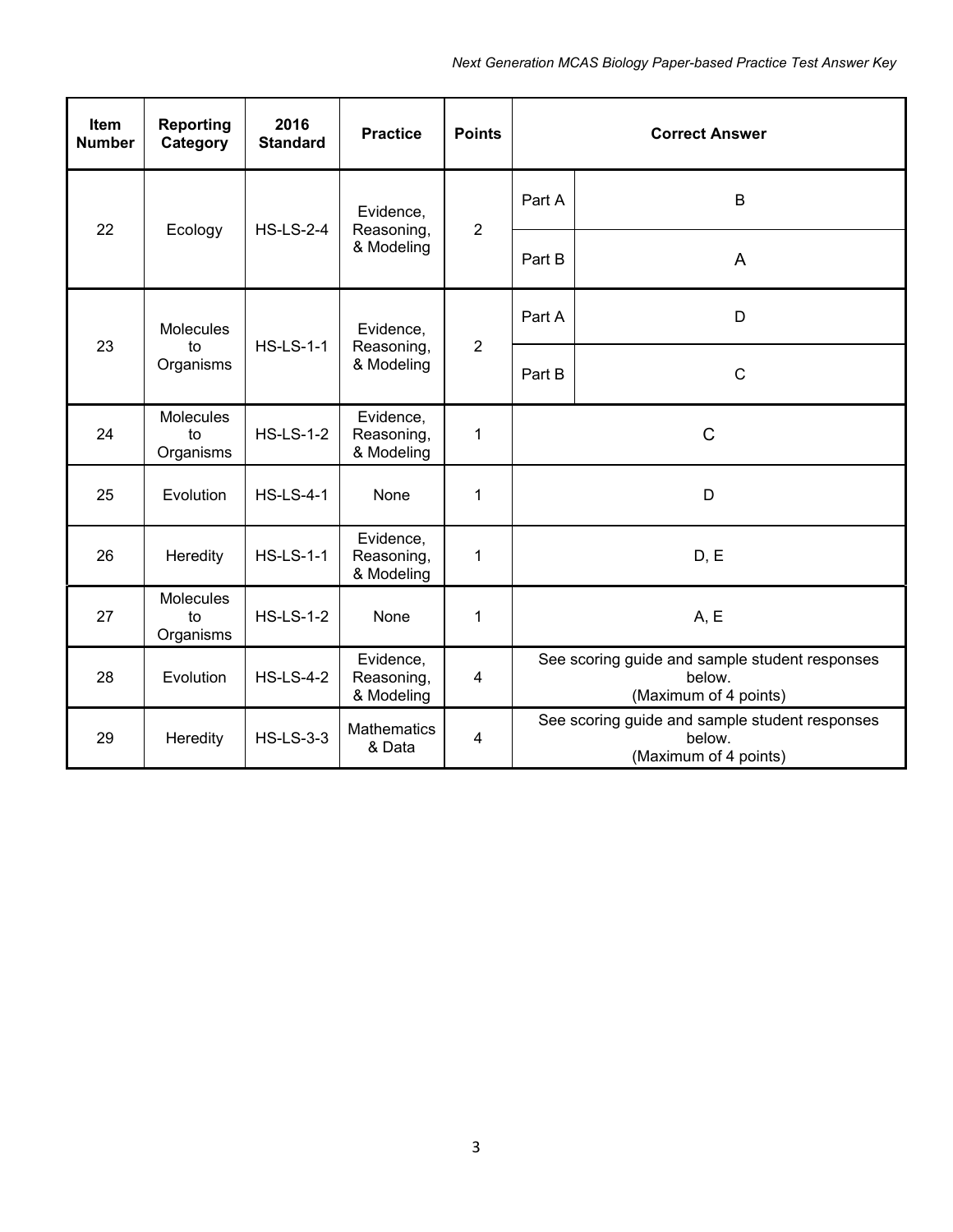## **Question 18: Scoring Guide**

| <b>Score</b> | <b>Description</b>                                                                                                                                                                                                                                                                                                                                                               |
|--------------|----------------------------------------------------------------------------------------------------------------------------------------------------------------------------------------------------------------------------------------------------------------------------------------------------------------------------------------------------------------------------------|
| $\mathbf{3}$ | The response demonstrates a thorough understanding of the effects of human activities on<br>biodiversity and ecosystem health. The response clearly describes two characteristics of an<br>organism that would allow it to become an invasive species. The response also clearly explains why<br>people are concerned about invasive species being introduced into an ecosystem. |
| $\mathbf 2$  | The response demonstrates a partial understanding of the effects of human activities on biodiversity<br>and ecosystem health.                                                                                                                                                                                                                                                    |
|              | The response demonstrates a minimal understanding of the effects of human activities on<br>biodiversity and ecosystem health.                                                                                                                                                                                                                                                    |
| O            | The response is incorrect or contains some correct work that is irrelevant to the skill or concept<br>being measured.                                                                                                                                                                                                                                                            |

## **Question 18: Sample Student Responses** *(Actual Student Responses)*

| <b>Score</b> | Part           | <b>Student Response</b>                                                                                                                                                                                                                                                                                                                          |
|--------------|----------------|--------------------------------------------------------------------------------------------------------------------------------------------------------------------------------------------------------------------------------------------------------------------------------------------------------------------------------------------------|
|              | A              | Characteristics of an invasive species are that the species has no natural predators in its<br>new area and is able to reproduce quickly.                                                                                                                                                                                                        |
| 3            | B              | An invasive species has no natural predators in the area or none adapted to it, which allows<br>the species to flourish and reproduce quickly. This can lead to overpopulation, which can<br>eliminate any population or species in that area which may be prey to the invasive species.<br>Such can disrupt the natural ecosystem of that area. |
| 2            | A              | The ability to understand your prey's mating call in order to lay your eggs in them. Also it had<br>no predators to keep its population in check.                                                                                                                                                                                                |
|              | B              | Invasive species can destroy large amounts of the ecosystem with their large numbers and<br>possibly large appetites, decrease the biodiversity of those ecosystems, and could possibly<br>make the native species in that ecosystem die out.                                                                                                    |
|              | $\overline{A}$ | The Ormia flies are an invasive species because they have no natural predator and they<br>have the best traits to survive the environment.                                                                                                                                                                                                       |
|              | B              | Invasive species do not have natural predators and therefore they cannot be killed by any<br>organism in the environment.                                                                                                                                                                                                                        |
| $\Omega$     | A              | 2 characteristics of an organism the ormia fly has that would allow it to become an invasive<br>species are that it could sing and fly                                                                                                                                                                                                           |
|              | B              | people would be concernd because the invasive species is different from everything they've<br>seen                                                                                                                                                                                                                                               |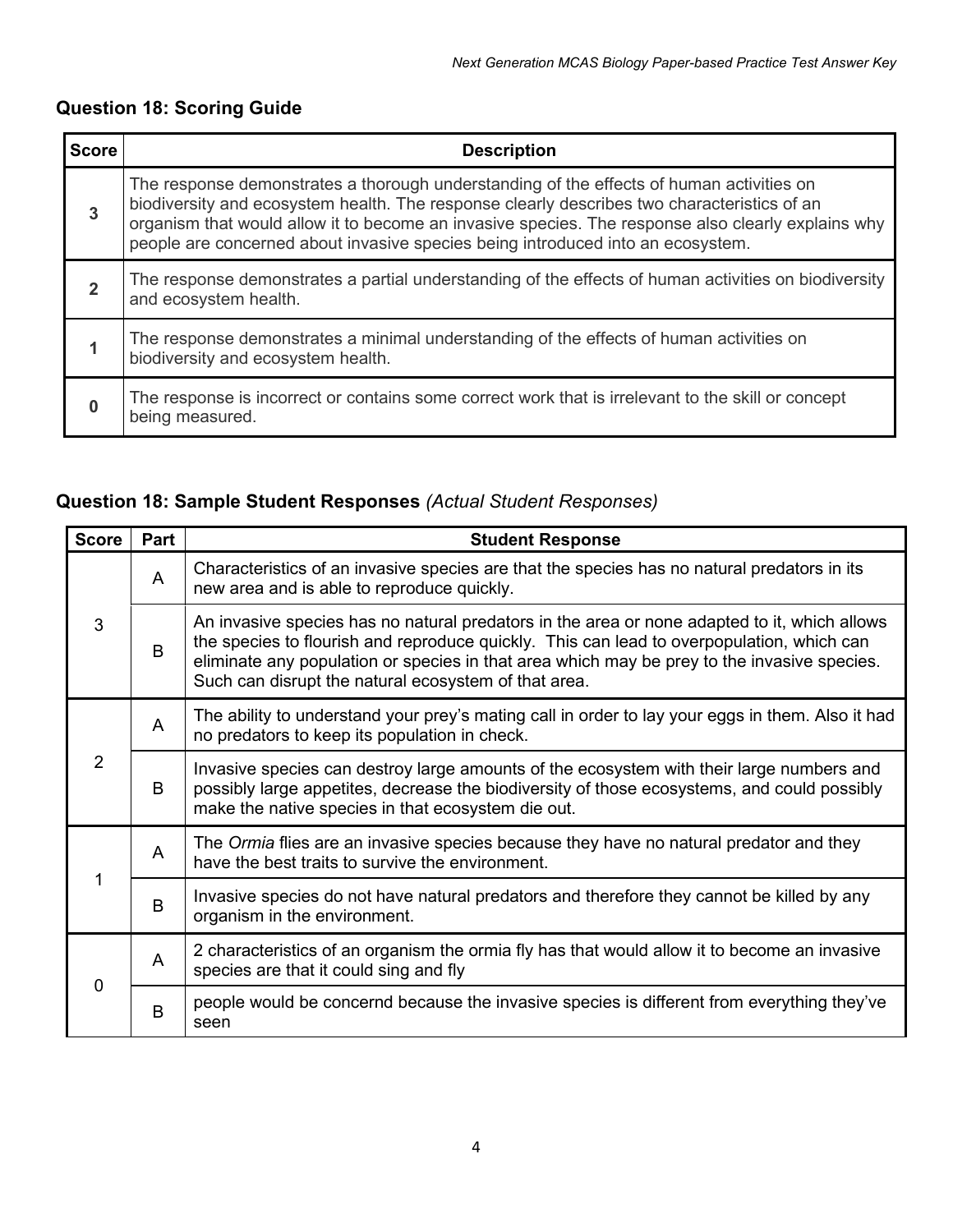## **Question 28: Scoring Guide**

| <b>Score</b>   | <b>Description</b>                                                                                                                                                                                                                                                                                                                                                                                                                    |
|----------------|---------------------------------------------------------------------------------------------------------------------------------------------------------------------------------------------------------------------------------------------------------------------------------------------------------------------------------------------------------------------------------------------------------------------------------------|
| 4              | The response demonstrates a thorough understanding of evolution through natural selection. The<br>response clearly describes how the number of fruit flies that can detect the toxin will most likely<br>change and clearly explains how this change will occur via natural selection. The response also<br>clearly describes what will most likely happen to the plants' production of the toxin and clearly<br>explains the answer. |
| $\overline{3}$ | The response demonstrates a general understanding of evolution through natural selection.                                                                                                                                                                                                                                                                                                                                             |
| $\overline{2}$ | The response demonstrates a limited understanding of evolution through natural selection.                                                                                                                                                                                                                                                                                                                                             |
|                | The response demonstrates a minimal understanding of evolution through natural selection.                                                                                                                                                                                                                                                                                                                                             |
| $\bf{0}$       | The response is incorrect or contains some correct work that is irrelevant to the skill or concept<br>being measured.                                                                                                                                                                                                                                                                                                                 |

## **Question 28: Sample Student Responses** *(Actual Student Responses)*

| <b>Score</b> | Part         | <b>Student Response</b>                                                                                                                                                                                                                                                                                                                                                                                                                                 |
|--------------|--------------|---------------------------------------------------------------------------------------------------------------------------------------------------------------------------------------------------------------------------------------------------------------------------------------------------------------------------------------------------------------------------------------------------------------------------------------------------------|
|              | A            | The number of fruit flys in the population that can detect the toxin will most likely increase<br>over the next 25 years.                                                                                                                                                                                                                                                                                                                               |
| 4            | B            | This prediction will come true because of natural selection. The organisms with the genetic<br>variation are more suited for their environment. Since these fruit flys can sense the toxin,<br>they won't go near it, allowing them to produce more offspring that can also sense the toxin.<br>Flies that do eat the toxic plants won't have as many offspring to carry on their genes. This<br>means the toxin-sensing flies will become more common. |
|              | $\mathsf{C}$ | Based on the changes in fruit flies, the plants will most likely keep putting out toxins. While<br>more fruit flies will know it's there, they still aren't eating the plant. If the toxin is removed,<br>the plant will be consumed.                                                                                                                                                                                                                   |
|              | A            | The population of toxin detecting fruit flies will increase over the next 25 years.                                                                                                                                                                                                                                                                                                                                                                     |
| 3            | B            | According to natural selections, the fruit flies who eat the toxic plant, because they are<br>unable to detect the toxin, will reproduce less frequently. If the non-toxin detecting fruit flies<br>reproduce slower that the toxin detecting ones, then the toxin detecting population will<br>quickly become larger than the non-toxin detecting population.                                                                                          |
|              | $\mathsf{C}$ | The plants production of the toxin will change based on the fruit fly population because if<br>more flies can detect which plants have the toxin in them, the plants without the toxin will<br>quickly be consumed. If more toxic plants survive to reproduce, the will pass on the<br>advantageous toxin gene to their offspring. With more toxic plants producing more toxic<br>offspring, the number of toxic plants will rise.                      |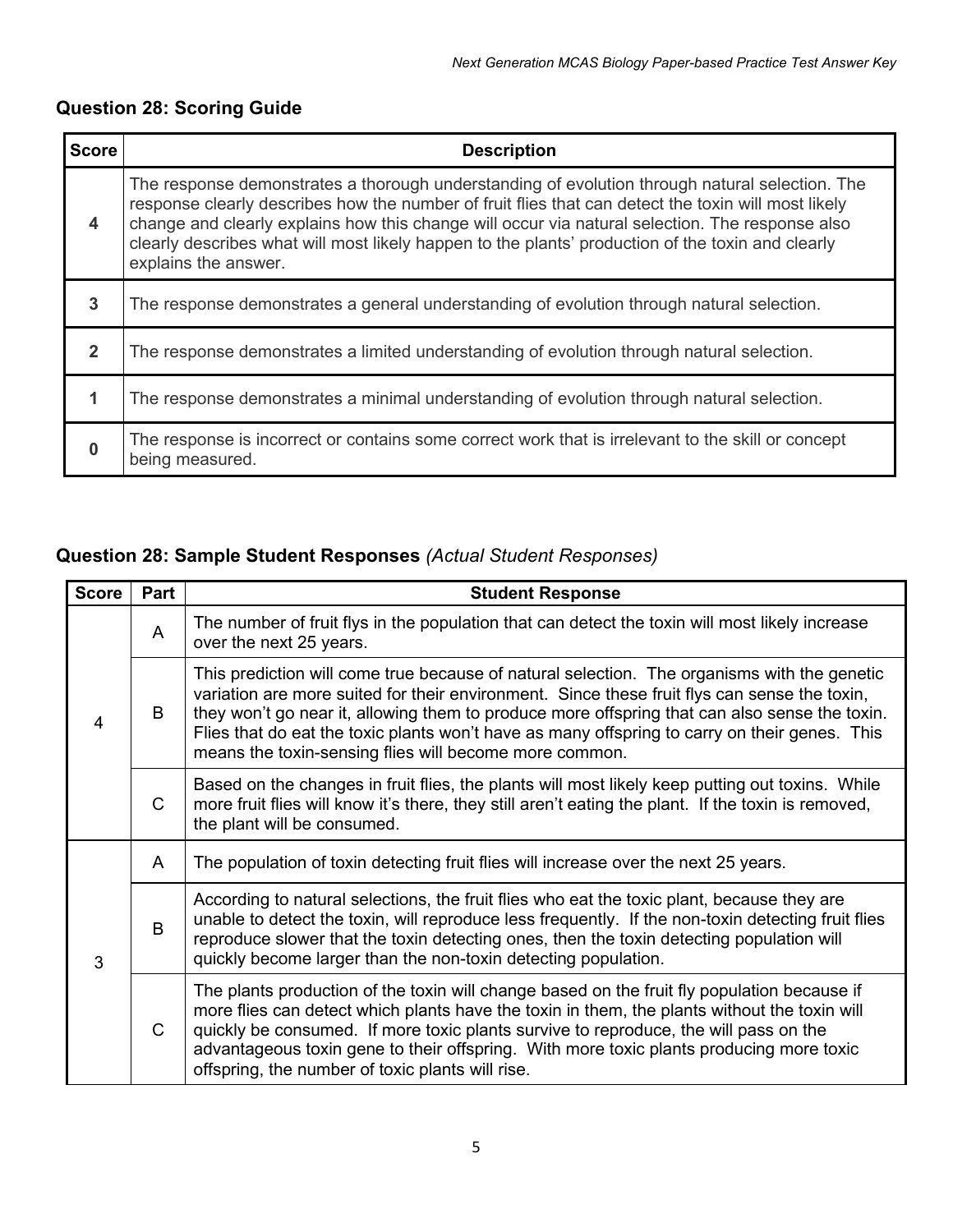|          | A            | Their population will increase because they will more successfully be able to reproduce.                                                                                                                                                                                                                                                                |
|----------|--------------|---------------------------------------------------------------------------------------------------------------------------------------------------------------------------------------------------------------------------------------------------------------------------------------------------------------------------------------------------------|
| 2        | B            | It will occur because the fruit flies who can detect the toxin will avoid the plant and be able to<br>successfully reproduce. But the flies who cannot detect the toxin will eat the plant and not be<br>able to produce more offspring. Therefore, the population who can detect the toxin will<br>increase, while the ones that cannot will decrease. |
|          | $\mathsf{C}$ | The plants toxin may change to a different type of toxin that the flies cannot detect. This<br>would occur via natural selection.                                                                                                                                                                                                                       |
|          | A            | The fruit flies with the mutation will reproduce in the next 25 years.                                                                                                                                                                                                                                                                                  |
|          | B            | The flies will pass down the mutation from generation to generation.                                                                                                                                                                                                                                                                                    |
|          | $\mathsf{C}$ | It will increse because the flies will sense it and the plants can keep populating.                                                                                                                                                                                                                                                                     |
|          | A            | The fruit flies in the population will decreses in the next 25 years.                                                                                                                                                                                                                                                                                   |
| $\Omega$ | B            | The change will occure when the insect eat up the plants because there is a decrease of<br>toxin that protects the plants and insects are highly populated.                                                                                                                                                                                             |
|          | $\mathsf{C}$ | What most likely will happen is that a season will come when the insect will be low in<br>population so the fruit fly will get the chance to produce a new toxin to take over and protect<br>them from being eaten by the insect when they are back.                                                                                                    |

## **Question 29: Scoring Guide**

| <b>Score</b>            | <b>Description</b>                                                                                                                                                                                                                                                                                                                                                                                                                                                                                                |
|-------------------------|-------------------------------------------------------------------------------------------------------------------------------------------------------------------------------------------------------------------------------------------------------------------------------------------------------------------------------------------------------------------------------------------------------------------------------------------------------------------------------------------------------------------|
| $\overline{\mathbf{4}}$ | The response demonstrates a thorough understanding of how Mendel's law of independent<br>assortment can be observed through patterns of inheritance such as dihybrid crosses. The response<br>correctly identifies all the possible phenotypes and calculates the ratios for fruit color and fruit<br>shape. The response also clearly explains what is meant by independent assortment and describes<br>one way in which the answers support independent assortment of the fruit color and fruit shape<br>genes. |
| 3                       | The response demonstrates a general understanding of how Mendel's law of independent<br>assortment can be observed through patterns of inheritance such as dihybrid crosses.                                                                                                                                                                                                                                                                                                                                      |
| $\overline{2}$          | The response demonstrates a limited understanding of how Mendel's law of independent<br>assortment can be observed through patterns of inheritance such as dihybrid crosses.                                                                                                                                                                                                                                                                                                                                      |
|                         | The response demonstrates a minimal understanding of how Mendel's law of independent<br>assortment can be observed through patterns of inheritance such as dihybrid crosses.                                                                                                                                                                                                                                                                                                                                      |
| n                       | The response is incorrect or contains some correct work that is irrelevant to the skill or concept<br>being measured.                                                                                                                                                                                                                                                                                                                                                                                             |